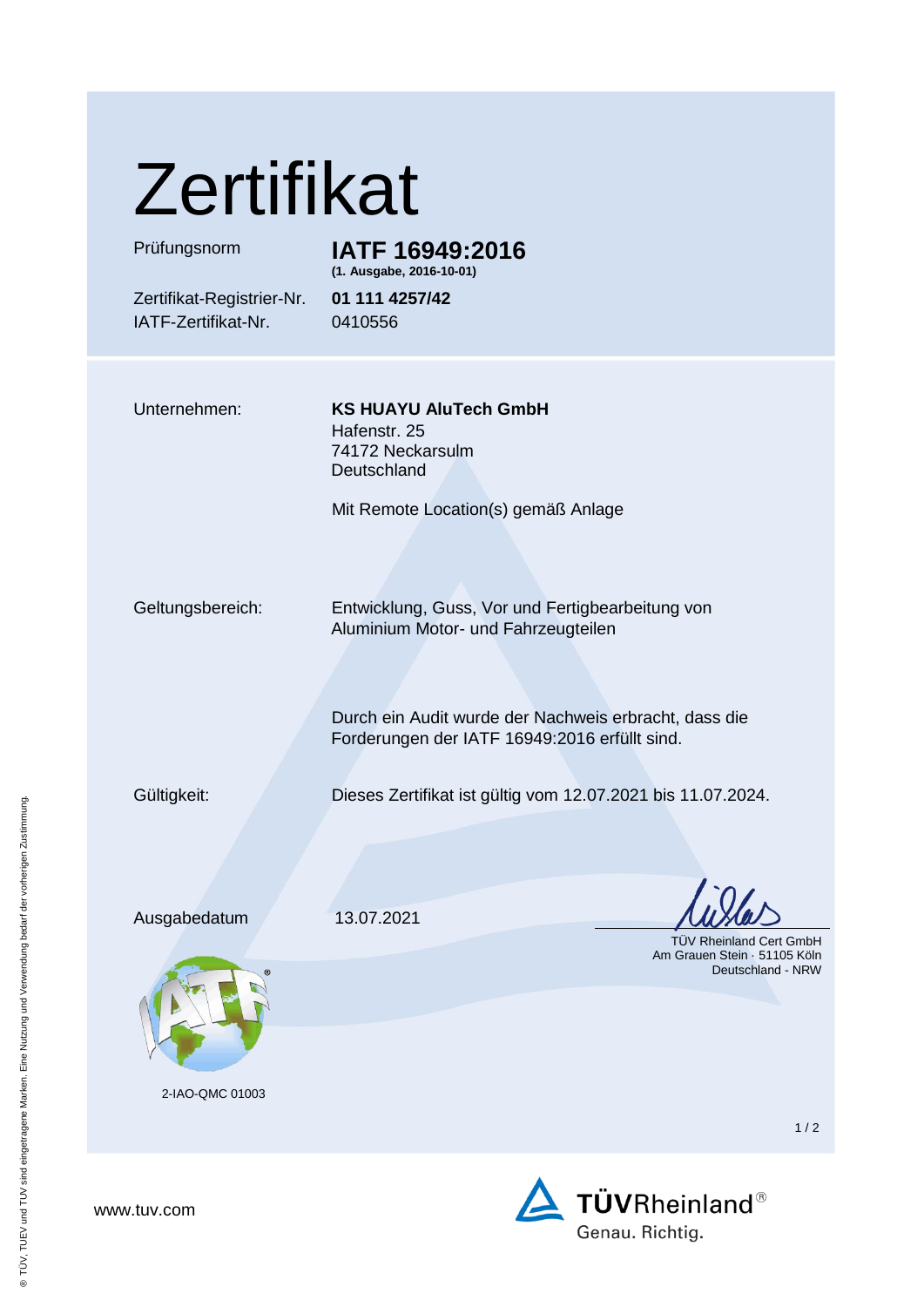## **Certificate**

| Standard                                                | IATF 16949:2016<br>(1st edition, 2016-10-01)                                                       |
|---------------------------------------------------------|----------------------------------------------------------------------------------------------------|
| Certificate Registr. No.<br><b>IATF Certificate No.</b> | 01 111 4257/42<br>0410556                                                                          |
|                                                         |                                                                                                    |
| Certificate Holder:                                     | <b>KS HUAYU AluTech GmbH</b><br>Hafenstr. 25<br>74172 Neckarsulm<br>Germany                        |
|                                                         | With remote location(s) according to annex                                                         |
| Scope:                                                  | Design, Casting, Pre- and Finish machining of<br><b>Aluminium Motor- and Vehicle Parts</b>         |
|                                                         | Proof has been furnished by means of an audit that the<br>requirements of IATF 16949:2016 are met. |
| Validity:                                               | The certificate is valid from 2021-07-12 until 2024-07-11.                                         |
|                                                         |                                                                                                    |

Release date: 2021-07-13



2-IAO-QMC 01003

 TÜV Rheinland Cert GmbH Am Grauen Stein · 51105 Köln Germany - NRW

 $1/2$